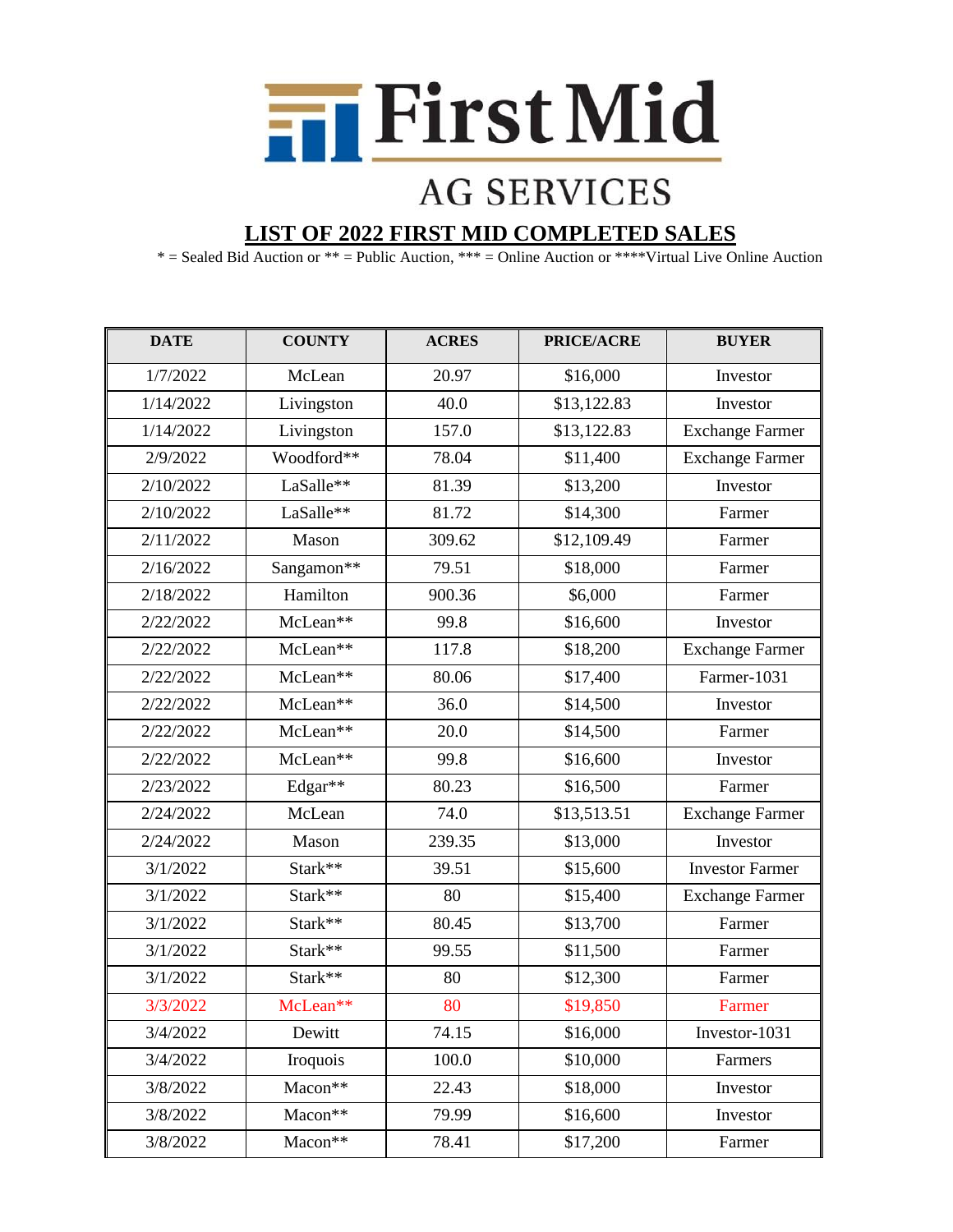| <b>DATE</b>    | <b>COUNTY</b>                         | <b>ACRES</b>             | <b>PRICE/ACRE</b>                                  | <b>BUYER</b>                 |
|----------------|---------------------------------------|--------------------------|----------------------------------------------------|------------------------------|
| 3/8/2022       | Macon**                               | 77.22                    | \$18,000                                           | Institution                  |
| 3/8/2022       | Macon**                               | 100                      | \$18,000                                           | Institution                  |
| 3/8/2022       | Macon**                               | 113                      | \$14,900                                           | Farmer                       |
| 3/8/2022       | $Macon**$                             | 80                       | \$18,000                                           | Investor                     |
| 3/9/2022       | Ford                                  | 8.24                     | \$77,063                                           | Institution                  |
| 3/29/2022      | Livingston**                          | 93.5                     | \$11,400                                           | Investor                     |
| 3/29/2022      | Livingston**                          | 80                       | \$9,100                                            | Farmer                       |
| 3/29/2022      | Livingston**                          | 80                       | \$12,400                                           | Investor                     |
| 3/30/2022      | McLean**                              | 117.94                   | \$19,400                                           | Farmers                      |
| 4/1/2022       | Piatt                                 | 80.78                    | \$18,500                                           | <b>Buyer Broker</b>          |
| 4/7/2022       | Logan                                 | 80                       | \$16,600                                           | Farmer-1031                  |
| 5/4/2022       | Dekalb                                | 132.51                   | \$11,250                                           | Farmer                       |
| 5/5/2022       | Livingston                            | 400                      | \$11,950                                           | Investor-1031                |
|                |                                       |                          |                                                    |                              |
| <b>TOTALS:</b> | <b>16 ILLINOIS</b><br><b>COUNTIES</b> | 4,853.33<br><b>ACRES</b> | \$12,936.16<br><b>AVERAGE</b><br><b>PRICE/ACRE</b> | \$62,783,441<br><b>Total</b> |

**\*\*McLean County record bare farmland sales price.**